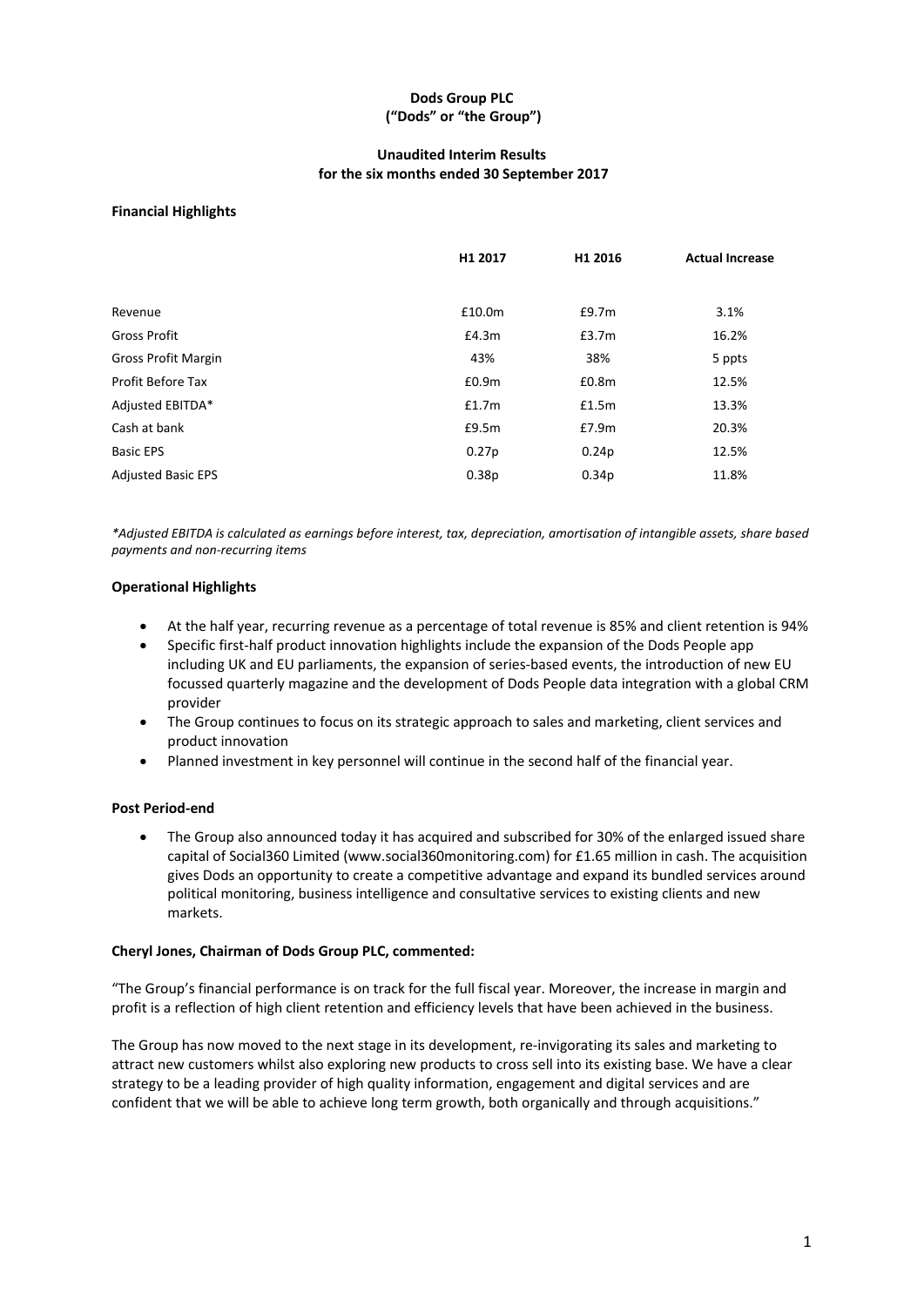#### For further information, please contact:

| Dods Group PLC via Alma PR                              |               |
|---------------------------------------------------------|---------------|
| Josh Royston                                            | 07780 901 979 |
| John Coles                                              | 07836 273660  |
| Helena Bogle                                            | 07580 216 203 |
| <b>Cenkos</b><br>Nicholas Wells<br><b>Mark Connelly</b> | 020 7397 8900 |

#### **Business and Operational Review**

The Group's revenues grew by 3% to £10.0 million (2016: £9.7 million). Gross margins improved from 38% to 43%. Adjusted EBITDA has improved from £1.5 million to £1.7 million, an increase of 13.3%. Profit before tax of £0.9 million (2016: £0.8 million).

As part of its strategy, Dods is focussed on bringing innovative products and flexible solutions to the marketplace. This strategy combined with the high-calibre level of our political and business consulting teams, our strategic sales efforts and our investment in technology infrastructure, has resulted in a 94% retention level in our subscriber base.

Through the period, the operational priorities were:

- ‐ support the planned growth in revenue in the events and engagement portfolio;
- maintain focus on improving the retention of recurring subscriber revenues:
- ‐ continue to develop and invest in our digital products whilst maintaining our print media market share resulting in 89% recurring revenues as at 30 September 2017;
- ‐ on‐going client stakeholder mapping to optimise competitive positioning; and
- ‐ increase our training revenues via internal investment in key personnel.

The Group is actively pursuing acquisitions and strategic investments that will expand core competencies into new markets, offer product innovation and bring scale to existing products and services.

Dods provides tailored solutions that enable actionable insights for critical decision making in an increasingly fast-paced commercial landscape. As the pressure to perform increases, clients are seeking more bespoke offerings with evolved solutions. This creates demand for providers to recombine products and to offer creative service bundles rather than going to market with traditionally more narrowly defined products. These market dynamics underpin the Group's strategy.

### **Outlook**

The Board is confident in the long-term growth prospects for the Group. The quality and loyalty of the existing customer base provides the opportunity for strong organic growth as we continue to add to our range of services.

*By Order of the Board*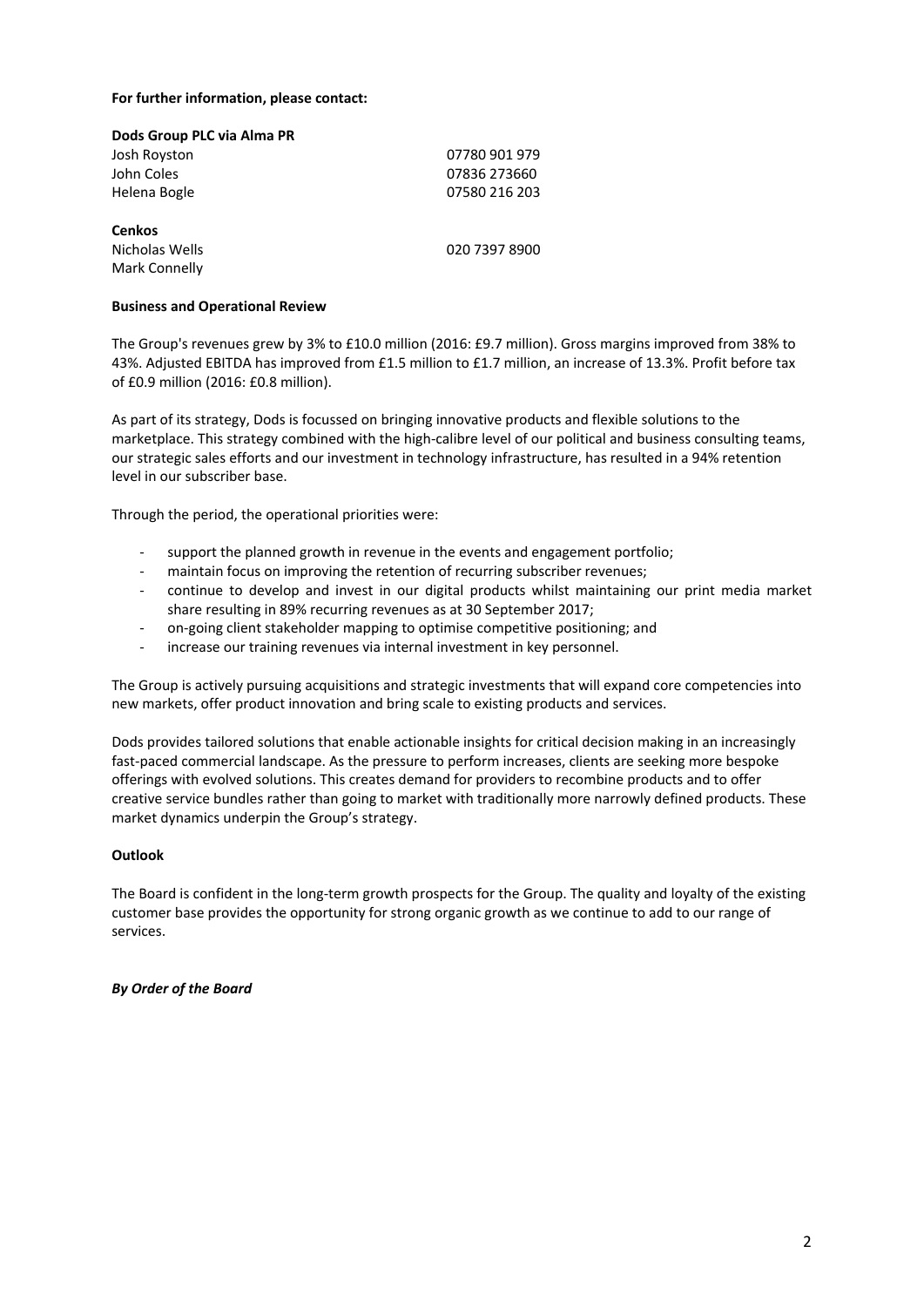#### **Key Financial Information**

#### **Half Year Summary**

| (£'000s unless specified otherwise)                                                    | Six months<br>ended 30<br>September<br>2017 | Six months<br>ended 30<br>September<br>2016 |
|----------------------------------------------------------------------------------------|---------------------------------------------|---------------------------------------------|
| Revenue                                                                                | 10,002                                      | 9,740                                       |
| Gross Profit Margin %                                                                  | 43%                                         | 38%                                         |
| <b>Adjusted EBITDA</b>                                                                 | 1,686                                       | 1,531                                       |
| Depreciation                                                                           | (178)                                       | (124)                                       |
| Amortisation of intangible assets and assets acquired through<br>business combinations | (204)                                       | (292)                                       |
| Amortisation of software intangible assets                                             | (217)                                       | (172)                                       |
| <b>Adjusted EBIT</b>                                                                   | 1,087                                       | 943                                         |
| Non-recurring items                                                                    | (128)                                       | (42)                                        |
| Net finance costs                                                                      | (22)                                        | (83)                                        |
| Earnings before tax                                                                    | 937                                         | 818                                         |
| EPS (pence)                                                                            | 0.27                                        | 0.24                                        |
| Adjusted EPS (pence)                                                                   | 0.38                                        | 0.34                                        |
| Cash flow from operations                                                              | 1,148                                       | 1,404                                       |
| Cash at bank                                                                           | 9,498                                       | 7,888                                       |

# **FINANCIAL REVIEW**

## **Income Statement**

The Group's revenue from continuing operations increased by 3% to £10.0 million (2016: £9.7 million) and gross profit increased by 17% to £4.3 million (2016: £3.7 million).

Gross margin increased from 38% to 43% in the period. The increase in gross margin was due to an ongoing focus on the quality of revenue across the Group and more efficient management of internal resources. Administration costs increased by 22% to £2.7 million (2016: £2.2 million) reflecting the increase in building costs of £0.4 million as the Group moved in to its new London premises in the second half of last year.

Adjusted EBITDA increased by 10% to £1.7 million (2016: £1.5 million). Operating profit was £1.0 million (2016: £0.9 million), after an amortisation charge of £0.2 million (2016: £0.3 million) for business combinations and a charge of £0.2 million (2016: £0.2 million) for intangible assets. The depreciation charge in the period was £0.2 million (2016: £0.1 million) reflecting the increase in fixed assets related to the new London premises.

The taxation charge for the period is £Nil (2016: £Nil) and is based on the expected annual tax rate and the assumed use of accumulated tax losses and other mitigating factors.

Adjusted earnings per share, both basic and diluted, from continuing operations in the period were 0.38 pence (2016: 0.34 pence) and were based on the adjusted profit for the period of £1.3 million (2016: £1.2 million) with a weighted average number of shares in issue during the period of 340,840,953 (2016: 340,840,953). Earnings per share, both basic and diluted, from continuing operations in the period were 0.27 pence (2016: 0.24 pence) and were based on the profit for the period of £0.9 million (2016: £0.8 million).

### *Dividend*

The Board is not proposing a dividend at this time.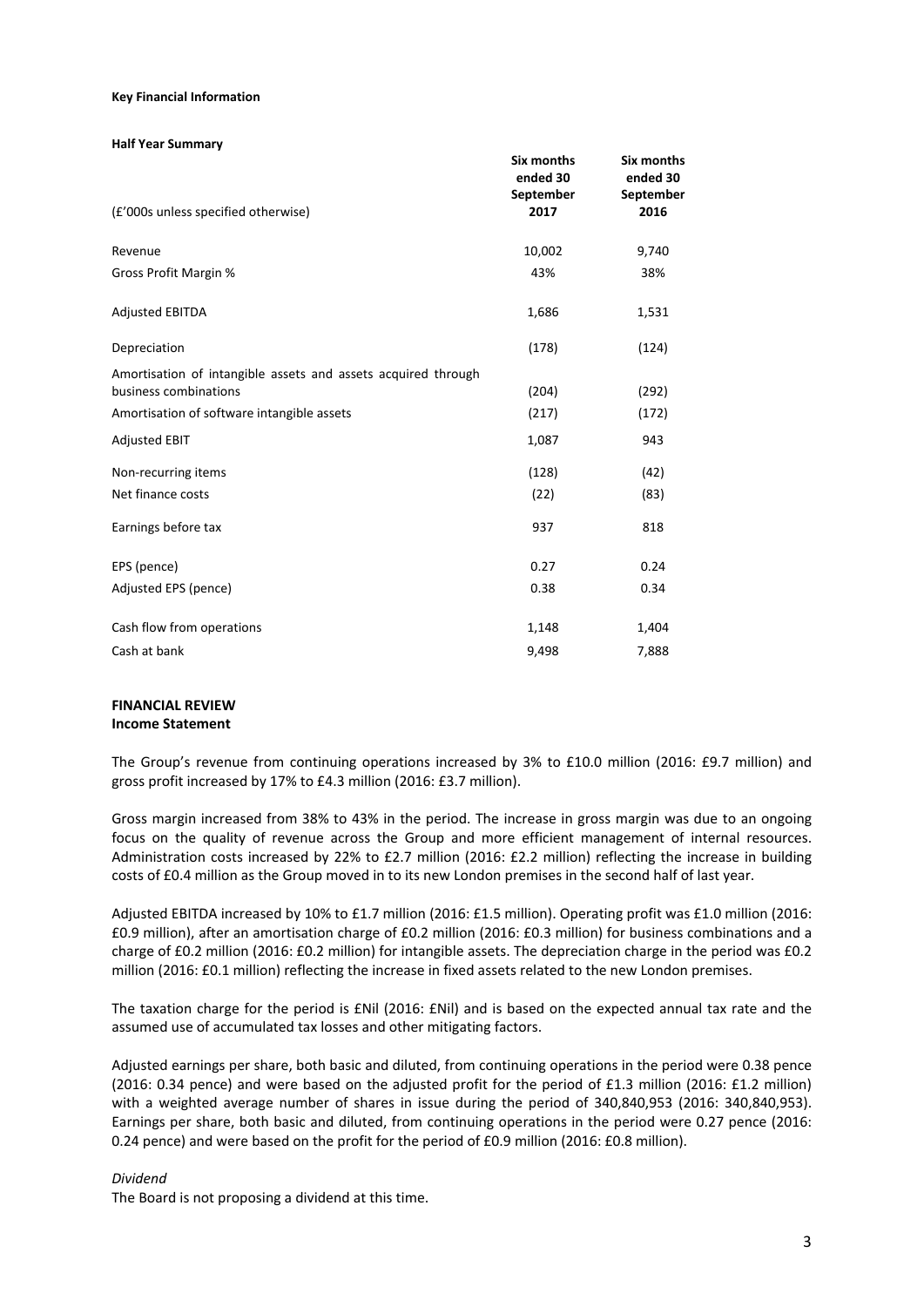### **Statement of Financial Position**

### *Assets*

Non-current assets consisted of goodwill of £13.3 million (2016: £13.3 million), intangible assets of £8.5 million (2016: £9.0 million) and tangible fixed assets of £2.3 million (2016: £2.5 million). The Group holds a 40% stake in the issued share capital of Sans Frontières Associates (SFA) which it has loaned £0.7 million (2016: £Nil) at the period end. The loan is unsecured and carries no interest charge.

The Group had a cash balance of £9.5 million as at 30 September 2017 (2016: £7.9 million). The cash balance is after the expenditure of £0.8 million in investing activities and includes a deposit of £1.3 million (2016: £1.3 million) being held in the Group's name with its bankers.

### *Equity and Liabilities*

Retained profits as at 30 September 2017 were £2.7 million (2016: £1.0 million) and total shareholders' equity at that date was £28.2 million (2016: £26.6 million).

Non‐current deferred tax liability was £0.7 million as at 30 September 2017 (£0.8 million as at 30 September 2016).

### *Cash flows*

During the period, the Group generated £1.2 million from operations (2016: £1.4 million). In addition, the Group expended £0.8 million in investing activities (2016: £2.6 million) and as a result, net cash and cash equivalents increased by £0.4 million to £9.5 million.

*Nitil Patel Chief Financial Officer*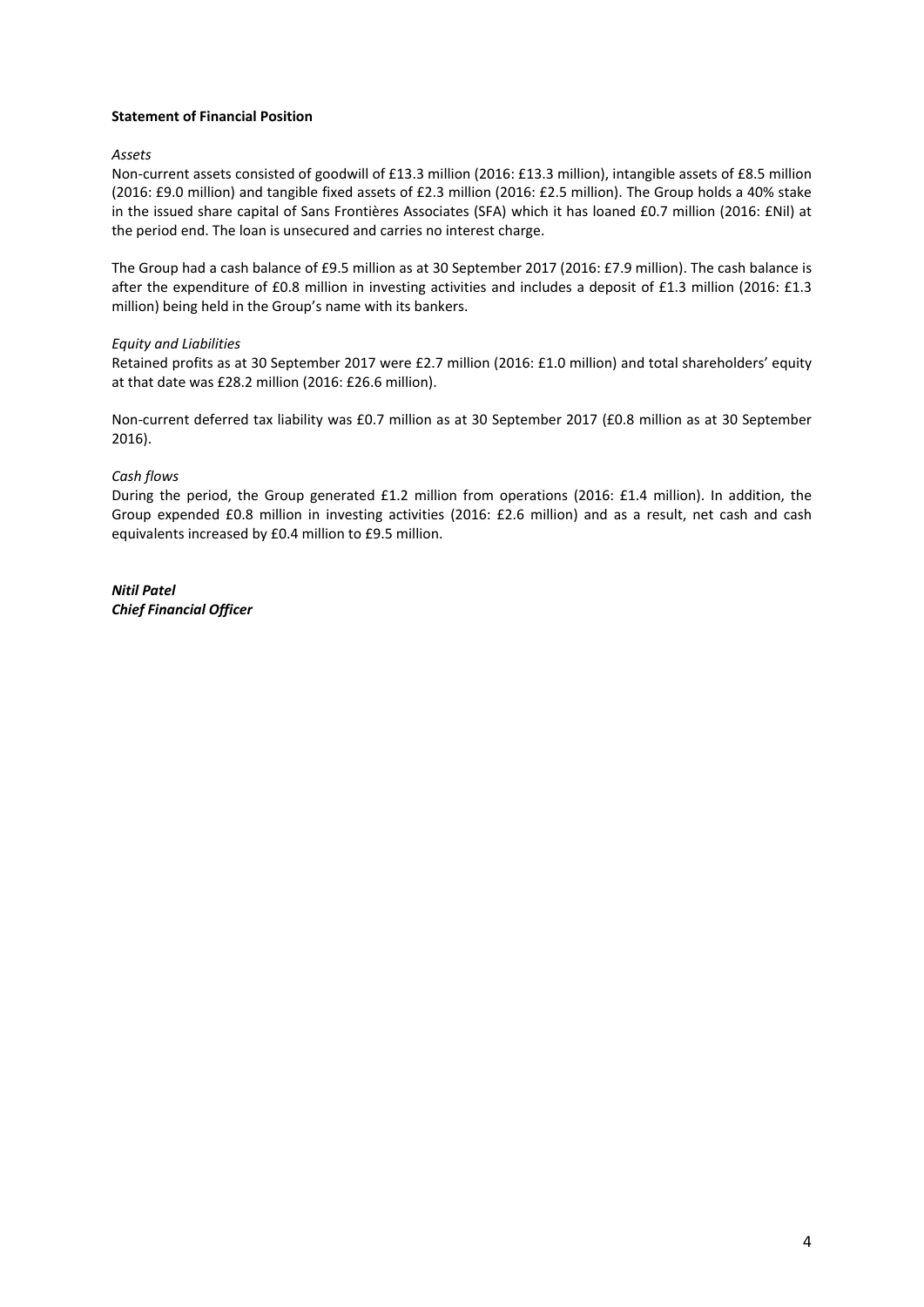### **DODS GROUP PLC CONSOLIDATED INCOME STATEMENT for the six months ended 30 September 2017**

|                                                             |             | <b>Unaudited Six</b><br>months<br>ended | <b>Unaudited Six</b><br>months<br>ended | Audited<br>Year<br>ended |
|-------------------------------------------------------------|-------------|-----------------------------------------|-----------------------------------------|--------------------------|
|                                                             |             | 30 September                            | 30 September                            | 31 March                 |
|                                                             |             | 2017                                    | 2016                                    | 2017                     |
|                                                             | <b>Note</b> | £'000                                   | £'000                                   | £'000                    |
|                                                             |             |                                         |                                         |                          |
| Revenue                                                     | 2           | 10,002                                  | 9,740                                   | 19,965                   |
| Cost of sales                                               |             | (5,658)                                 | (6,017)                                 | (11, 729)                |
| <b>Gross Profit</b>                                         |             | 4,344                                   | 3,722                                   | 8,236                    |
| Administrative expenses                                     |             | (2,658)                                 | (2, 191)                                | (4, 835)                 |
| <b>Adjusted EBITDA</b>                                      |             | 1,686                                   | 1,531                                   | 3,401                    |
| Depreciation                                                |             | (178)                                   | (124)                                   | (301)                    |
| Amortisation of intangible assets acquired via combinations |             | (204)                                   | (292)                                   | (584)                    |
| Amortisation of intangible assets                           |             | (217)                                   | (172)                                   | (368)                    |
| Non-recurring items                                         | 3           | (128)                                   | (42)                                    | (221)                    |
| <b>Operating profit</b>                                     |             | 959                                     | 901                                     | 1,927                    |
| Net finance costs                                           |             | (22)                                    | (83)                                    | (380)                    |
| Profit before tax                                           |             | 937                                     | 818                                     | 1,547                    |
| Tax                                                         |             |                                         |                                         | 16                       |
| Profit for the period                                       |             | 937                                     | 818                                     | 1,563                    |

## **Earnings per share**

| Basic   | 0.27p               | 0.24p 0.46p |  |
|---------|---------------------|-------------|--|
| Diluted | $0.27p$ 0.24p 0.46p |             |  |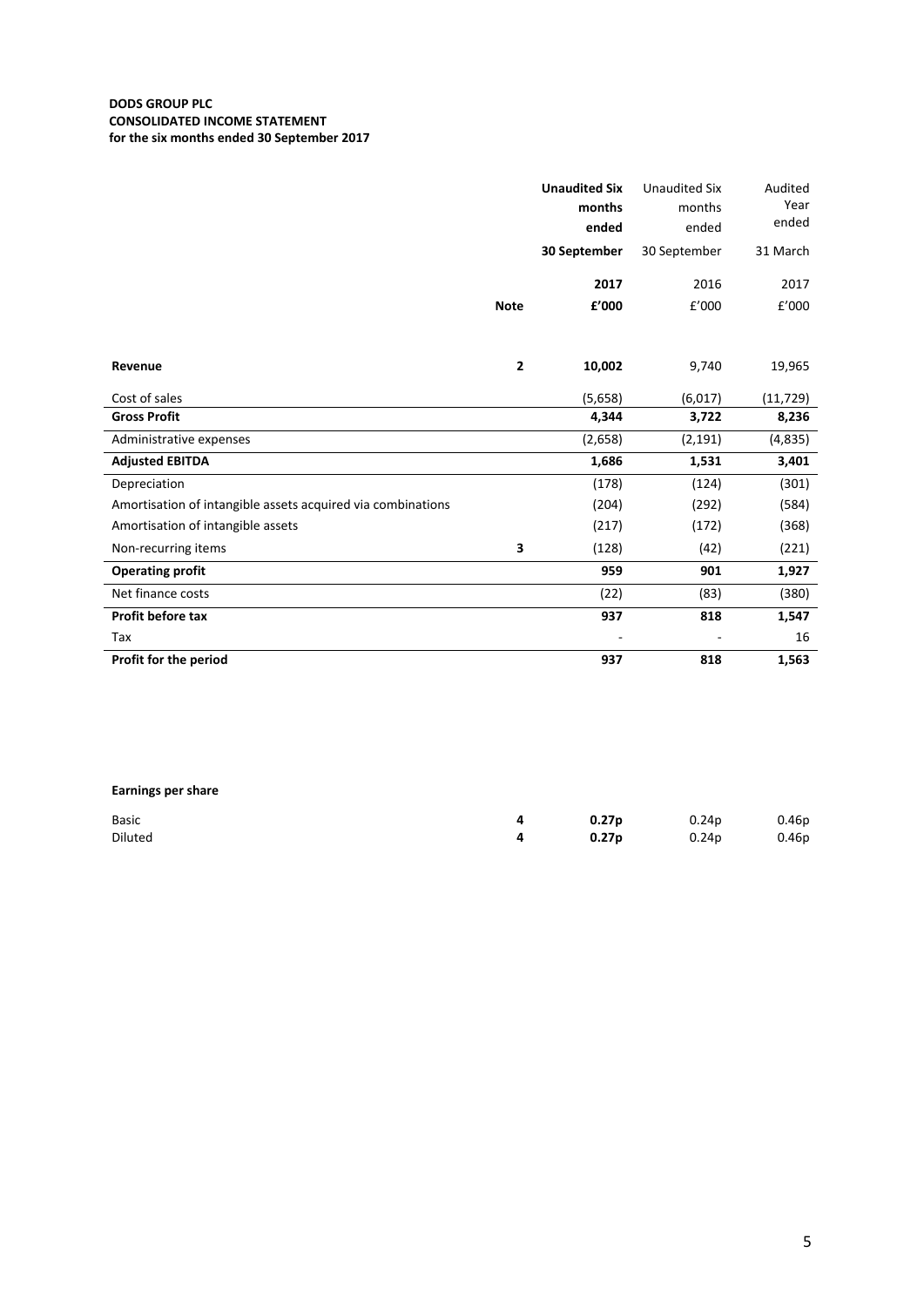#### **DODS GROUP PLC CONSOLIDATED STATEMENT OF COMPREHENSIVE INCOME for the six months ended 30 September 2017**

|                                                                 | <b>Unaudited</b> | Unaudited    |            |
|-----------------------------------------------------------------|------------------|--------------|------------|
|                                                                 | Six months       | Six months   | Audited    |
|                                                                 | ended            | ended        | Year ended |
|                                                                 | 30 September     | 30 September | 31 March   |
|                                                                 | 2017             | 2016         | 2017       |
|                                                                 | £'000            | £'000        | £'000      |
| Profit for the period                                           | 937              | 818          | 1,563      |
|                                                                 |                  |              |            |
| Items that will be subsequently reclassified to profit and loss |                  |              |            |
| Exchange differences on translation of foreign operations       |                  | (2)          | (86)       |
| Other comprehensive loss for the period                         |                  | (2)          | (86)       |
|                                                                 |                  |              |            |
| Attributable to equity holders of parent company                | 937              | 816          | 1,477      |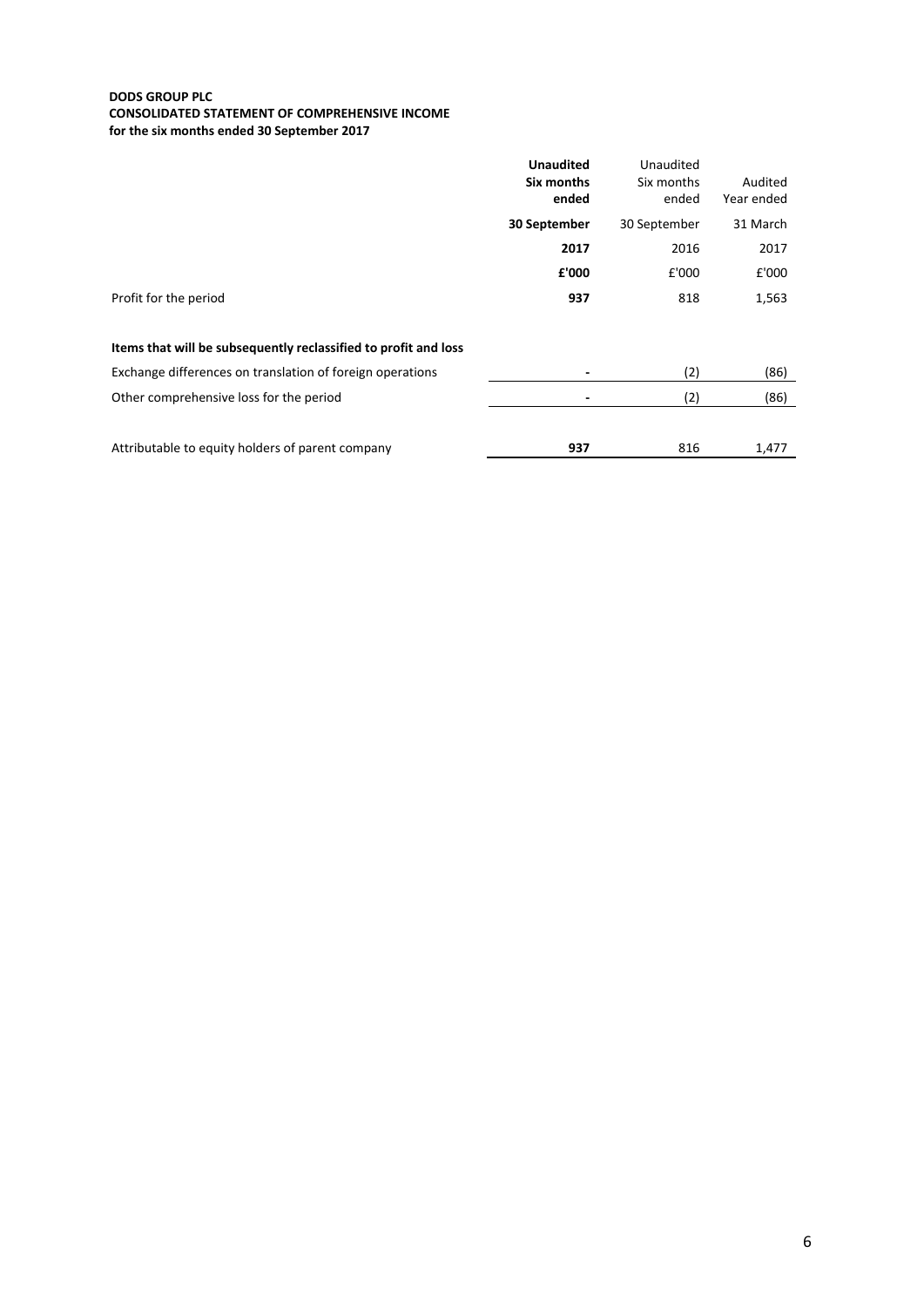# **DODS GROUP PLC CONDENSED CONSOLIDATED STATEMENT OF FINANCIAL POSITION as at 30 September 2017**

|                                         |                | <b>Unaudited</b> | Unaudited    | Audited  |
|-----------------------------------------|----------------|------------------|--------------|----------|
|                                         |                | As at            | As at        | As at    |
|                                         |                | 30 September     | 30 September | 31 March |
|                                         |                | 2017             | 2016         | 2017     |
|                                         |                | £'000            | £'000        | £'000    |
| Goodwill                                |                | 13,282           | 13,282       | 13,282   |
| Intangible assets                       | 5              | 8,457            | 8,926        | 8,711    |
| Property, plant and equipment           | 6              | 2,254            | 2,516        | 2,423    |
| Long term loan                          |                | 700              |              | 200      |
| <b>Total non-current assets</b>         |                | 24,693           | 24,724       | 24,616   |
|                                         |                |                  |              |          |
| Inventories                             |                | 50               | 67           | 35       |
| Trade and other receivables             |                | 3,612            | 2,287        | 2,805    |
| Cash and cash equivalents               | 7              | 8,232            | 6,622        | 7,767    |
| Restricted cash held in deposit account | $\overline{7}$ | 1,266            | 1,266        | 1,266    |
| <b>Total current assets</b>             |                | 13,160           | 10,242       | 11,873   |
| <b>Total assets</b>                     |                | 37,853           | 34,966       | 36,489   |
| <b>Capital and reserves</b>             |                |                  |              |          |
| Issued capital                          |                | 17,088           | 17,088       | 17,088   |
| Share premium                           |                | 8,105            | 8,105        | 8,105    |
| Merger reserves                         |                | 409              | 409          | 409      |
| Retained profit                         |                | 2,721            | 1,039        | 1,784    |
| Share option reserve                    |                | 36               | 27           | 36       |
| <b>Translation reserve</b>              |                | (154)            | (66)         | (154)    |
| <b>Total equity</b>                     |                | 28,205           | 26,602       | 27,268   |
| Trade and other payables                |                | 8,885            | 7,525        | 8,458    |
| <b>Total current liabilities</b>        |                | 8,885            | 7,525        | 7,474    |
|                                         |                |                  |              |          |
| Deferred tax liability                  |                | 763              | 839          | 763      |
| <b>Total non-current liabilities</b>    |                | 763              | 839          | 763      |
| <b>Total equity and liabilities</b>     |                | 37,853           | 34,966       | 36,489   |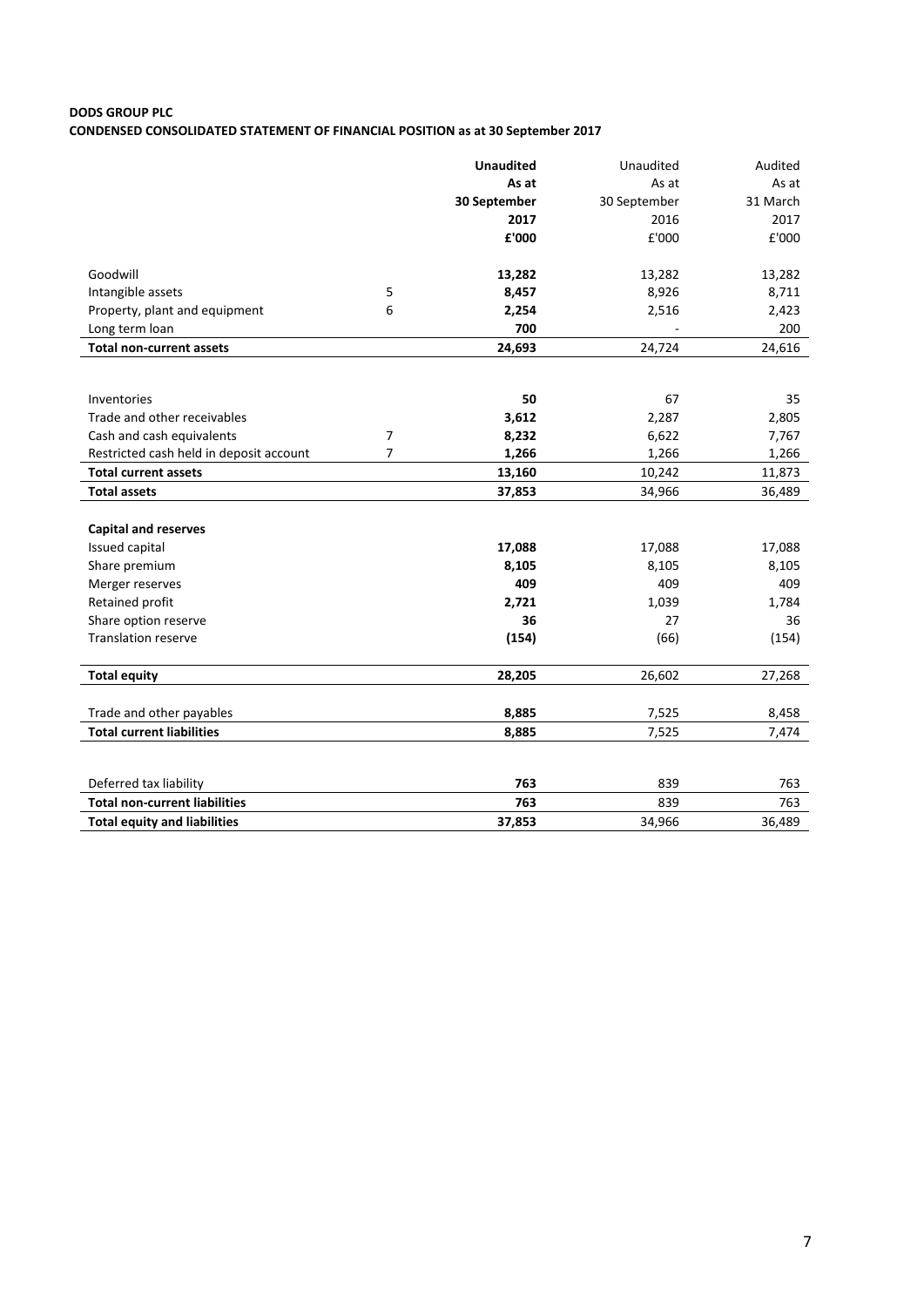### **DODS GROUP PLC CONDENSED CONSOLIDATED STATEMENT OF CHANGES IN EQUITY for the six months ended 30 September 2017**

|                                         |         |         |         |          |             | Share   | <b>Total</b>  |
|-----------------------------------------|---------|---------|---------|----------|-------------|---------|---------------|
|                                         | Share   | Share   | Merger  | Retained | Translation | option  | shareholders' |
|                                         | capital | premium | reserve | earnings | reserve     | reserve | funds         |
|                                         | £'000   | £'000   | £'000   | £'000    | £'000       | £'000   | £'000         |
| At 1 April 2016                         | 17,083  | 8,057   | 409     | 221      | (68)        | 27      | 25,729        |
| Total comprehensive loss                |         |         |         |          |             |         |               |
| Profit for the year                     |         |         |         | 1,563    |             |         | 1,563         |
| Other comprehensive loss                |         |         |         |          |             |         |               |
| <b>Currency translation differences</b> |         |         |         |          | (86)        |         | (86)          |
| Transactions with owners                |         |         |         |          |             |         |               |
| Exercise of share options               |         |         |         |          |             | 9       | 9             |
| Lapsed option transfer                  |         |         |         |          |             |         |               |
| Share based payment                     | 5       | 48      |         |          |             |         | 53            |
| At 1 April 2017                         | 17,088  | 8,105   | 409     | 1,784    | (154)       | 36      | 27,268        |
| Total comprehensive profit              |         |         |         |          |             |         |               |
| Profit for the period                   |         |         |         | 937      |             |         | 937           |
| Transactions with owners                |         |         |         |          |             |         |               |
| Exercise of share options               |         |         |         |          |             |         |               |
| Lapsed option transfer                  |         |         |         |          |             |         |               |
| Other comprehensive profit              |         |         |         |          |             |         |               |
| <b>Currency translation differences</b> |         |         |         |          |             |         |               |
| At 30 September 2017                    | 17,088  | 8,105   | 409     | 2,721    | (154)       | 36      | 28,205        |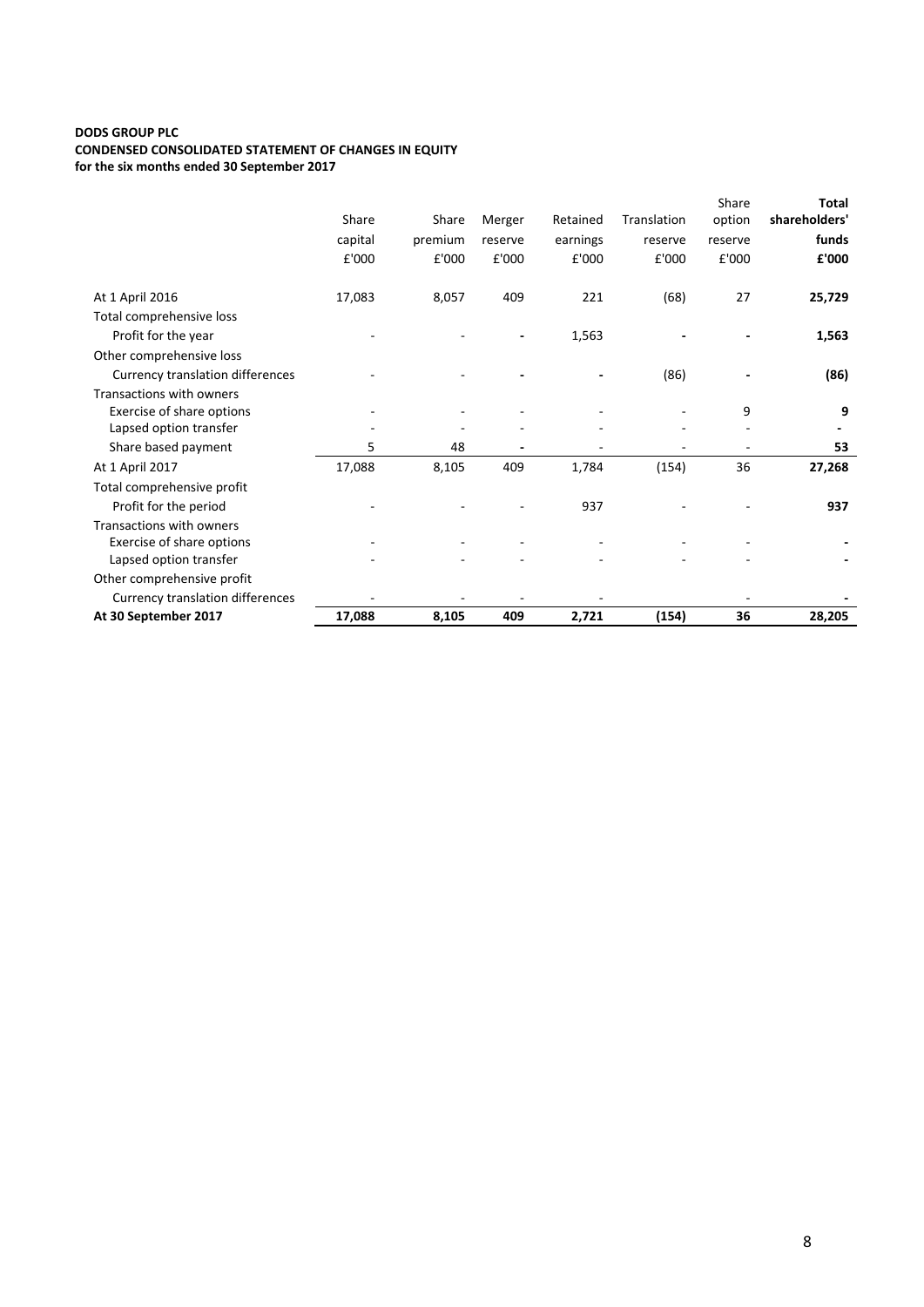# **DODS GROUP PLC**

# **CONDENSED CONSOLIDATED STATEMENT OF CASH FLOWS for the six months ended 30 September 2017**

|                                                    | <b>Unaudited</b>         | Unaudited    |            |
|----------------------------------------------------|--------------------------|--------------|------------|
|                                                    | Six months               | Six months   | Audited    |
|                                                    | ended                    | ended        | Year ended |
|                                                    | 30 September             | 30 September | 31 March   |
|                                                    | 2017                     | 2016         | 2017       |
|                                                    | £'000                    | £'000        | £'000      |
| Cash flows from operating activities               |                          |              |            |
| Profit for the period                              | 937                      | 818          | 1,563      |
| Depreciation of property, plant and equipment      | 178                      | 124          | 301        |
| Amortisation of intangible assets acquired through |                          |              |            |
| business combinations                              | 204                      | 292          | 584        |
| Amortisation of other intangible assets            | 217                      | 172          | 368        |
| Share based payments credit                        |                          |              | 9          |
| Other gains                                        | 22                       | 81           | 380        |
| Income tax credit                                  |                          |              | (16)       |
| Operating cash flows before movements in working   |                          |              |            |
| capital                                            | 1,558                    | 1,487        | 3,189      |
| Change in inventories                              | (15)                     | (26)         | 6          |
| Change in receivables                              | (807)                    | (96)         | (615)      |
| Change in payables                                 | 412                      | 39           | 897        |
| Net cash generated by operations                   | 1,148                    | 1,404        | 3,477      |
| Income tax paid                                    |                          |              | (60)       |
| Net cash from operating activities                 | 1,148                    | 1,404        | 3,417      |
| Cash flows from investing activities               |                          |              |            |
| Interest and similar income received               |                          | 18           | 19         |
| Addition to property, plant and equipment          | (9)                      | (2, 435)     | (2,530)    |
|                                                    | (174)                    |              |            |
| Additions to Intangible assets                     |                          | (137)        | (411)      |
| Long term loan                                     | (500)                    |              | (200)      |
| Net cash used in investing activities              | (683)                    | (2, 553)     | (3, 122)   |
| Cash flows from financing activities               |                          |              |            |
| Proceeds from issue of share capital               |                          | 53           | 53         |
| Foreign exchange forward contracts                 |                          | (90)         | (399)      |
| Interest and similar expenses paid                 |                          | (9)          |            |
| Net cash from financing activities                 | $\overline{\phantom{a}}$ | (46)         | (346)      |
|                                                    |                          |              |            |
| Net increase/(decrease) in cash and cash           |                          |              |            |
| equivalents                                        | 465                      | (1, 195)     | (51)       |
| Opening cash and cash equivalents                  | 9,033                    | 9,083        | 9,083      |
| Effect of exchange rate fluctuations on cash held  |                          |              | 1          |
| Closing cash at bank                               | 9,498                    | 7,888        | 9,033      |
| Cash and cash equivalents                          | 8,232                    | 7,888        | 9,033      |
| Restricted cash held in deposit account            | 1,266                    |              |            |
| Closing cash at bank                               | 9,498                    | 7,888        | 9,033      |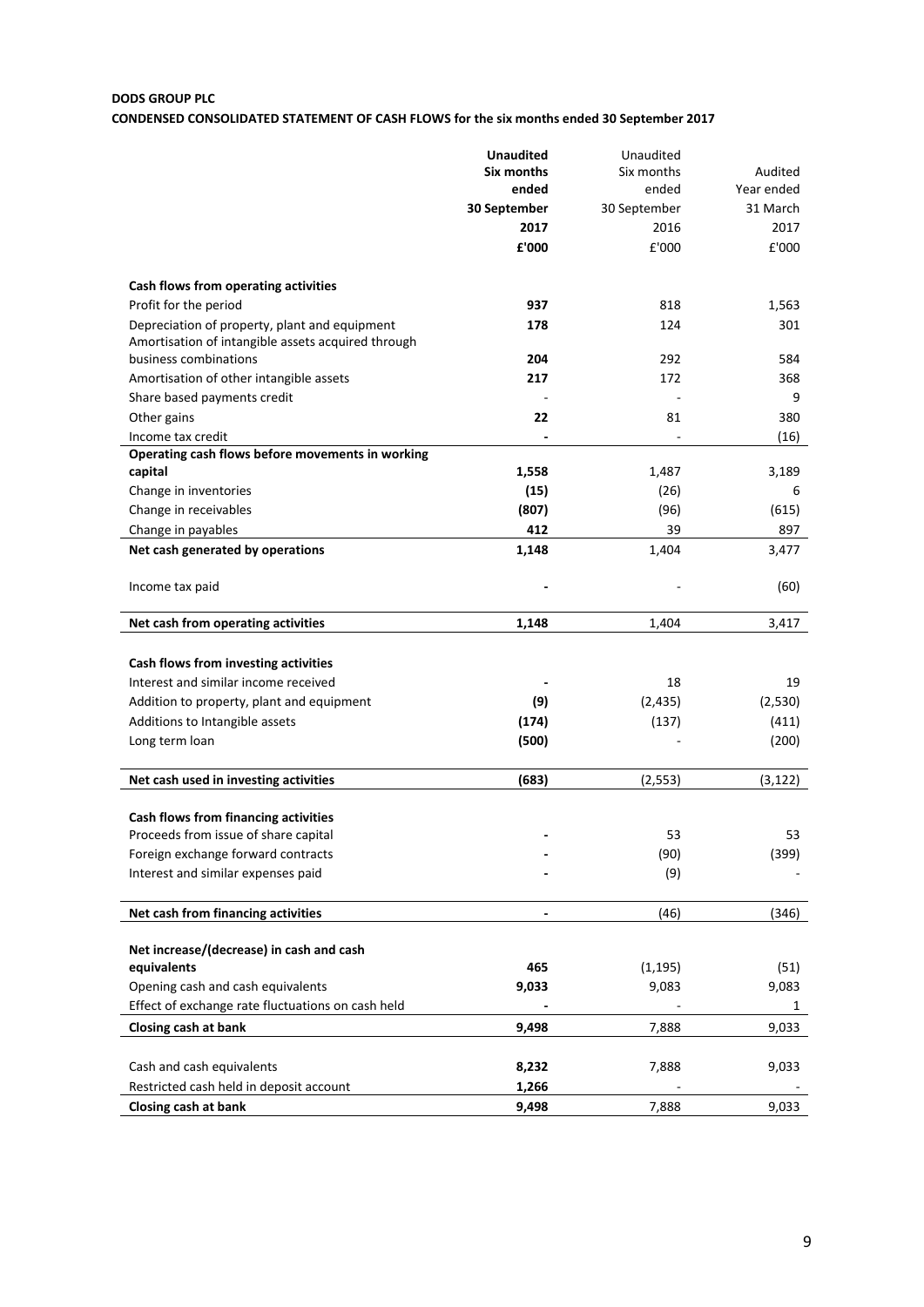#### **DODS GROUP PLC Notes to the condensed consolidated interim financial statements 30 September 2017**

#### **1 Statement of Accounting Policies**

#### **Basis of preparation**

This condensed set of financial statements has been prepared in accordance with IAS 34: Interim Financial Reporting as adopted by the EU. The annual financial statements of the Group are prepared in accordance with International Financial Reporting Standards (IFRSs) as adopted by the EU. As required by AIM Rules, the condensed set of financial statements has been prepared, and applying accounting policies and presentation that were applied in the preparation of the Group's published consolidated financial statements for the year-ended 31 March 2017.

The comparative figures for the year ended 31 March 2017 have been extracted from the Group's statutory accounts for that financial period. Those accounts have been reported on by the company's auditor and delivered to the registrar of companies. The report of the auditor was (i) unqualified, (ii) did not include a reference to any matters to which the auditor drew attention by way of emphasis without qualifying their report, and (iii) did not contain a statement under section 498(2) or (3) of the Companies Act 2006.

The taxation charge for the six months ended 30 September 2017 is based on the expected annual tax rate, and the assumed use of accumulated tax losses and other mitigating factors.

The condensed set of interim financial statements have been prepared on a going concern basis and were approved by the Board on 15 November 2017.

#### **2 Segmental information**

The Group considers that it has one operating business segment. It monitors revenue by product and activity to determine the overall performance of the segment.

Principal activities are as follows:

The Group's principal activity is the curation and aggregation of high quality information and data, and the provision of services through a combination of online information and digital services, training courses, conferences and events publications, and other media. The Group operates primarily in the UK, Belgium and France and has market‐leading positions in much of its portfolio. These products and services can be paired and bundled to provide comprehensive solutions.

No client accounted for more than 10% of total revenue. The following table provides an analysis of the Group's performance by geographical market.

|                                                            | <b>Unaudited</b>         | Unaudited               | Audited                   |
|------------------------------------------------------------|--------------------------|-------------------------|---------------------------|
|                                                            | Six months               | Six months              | Year                      |
|                                                            | ended                    | ended                   | ended                     |
|                                                            | 30 September             | 30 September            | 31 March                  |
| Revenue                                                    | 2017                     | 2016                    | 2017                      |
|                                                            | £'000                    | £'000                   | £'000                     |
| United Kingdom<br>Continental Europe and rest of the world | 8,002<br>2,000<br>10,002 | 7,823<br>1,917<br>9,740 | 15,972<br>3,993<br>19,965 |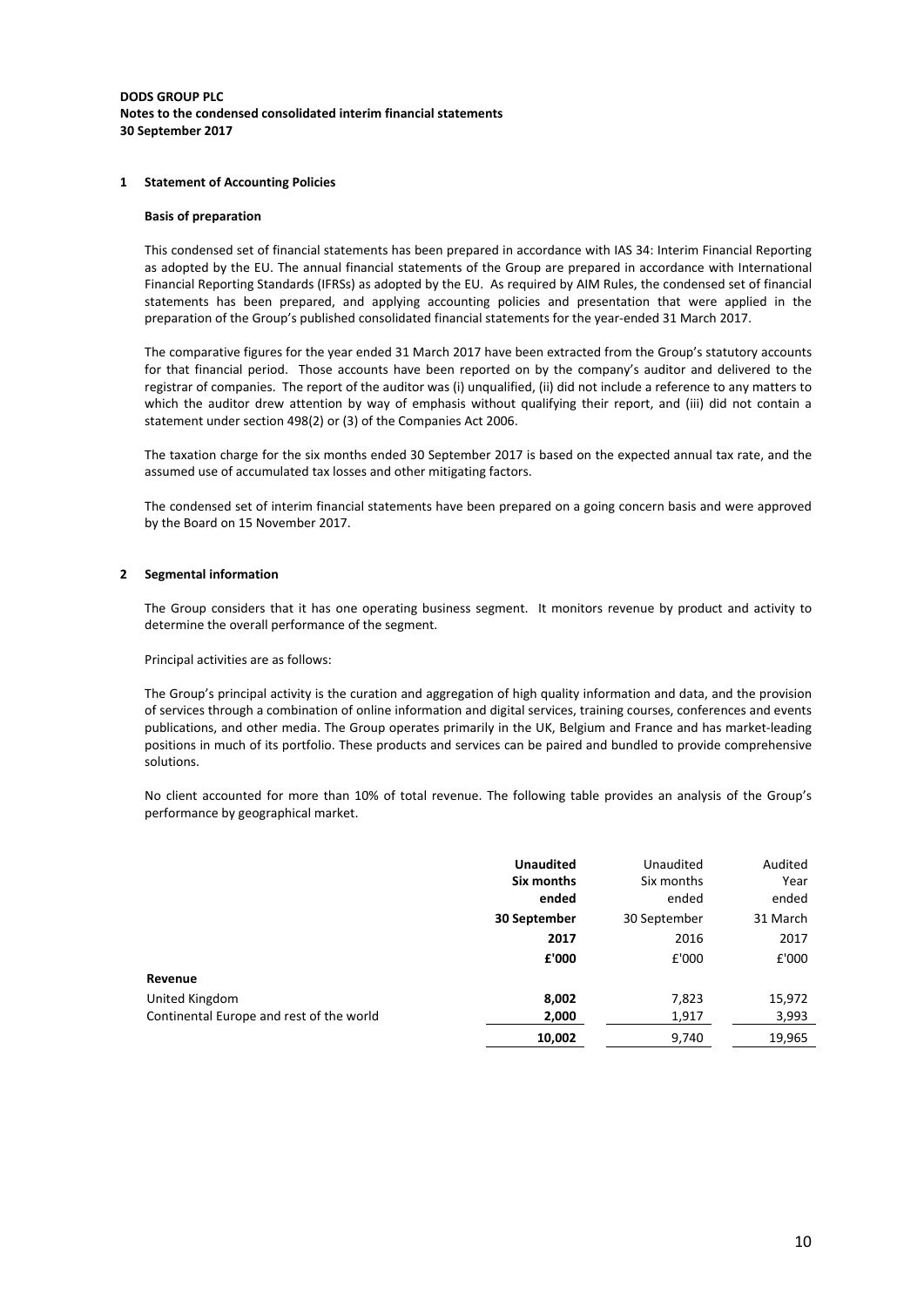#### 3 **Non‐recurring items**

|                                       | <b>Unaudited</b><br>Six months ended<br>30 Sept 2017 | Unaudited<br>Six months ended<br>30 Sep 2016 | Audited<br>Year ended<br>31 Mar 2017 |
|---------------------------------------|------------------------------------------------------|----------------------------------------------|--------------------------------------|
|                                       | £'000                                                | £'000                                        | £'000                                |
| Redundancy and people related expense | 38                                                   | 33                                           | 76                                   |
| Legacy IT related costs               | 8                                                    |                                              | 106                                  |
| Acquisition related expense           | 82                                                   | -                                            | 28                                   |
| London office move                    |                                                      | 9                                            | 11                                   |
|                                       | 128                                                  | 42                                           | 221                                  |

#### **4 Earnings per share**

Basic earnings per share is calculated by dividing the profit attributable to shareholders, by the weighted average number of Ordinary shares in issue during the period.

An adjusted earnings per share is calculated by dividing the adjusted profit attributable to shareholders (detailed below) by the weighted average number of Ordinary shares in issue during the period.

Diluted earnings per share is calculated by adjusting the weighted average number of Ordinary shares, assuming conversion of all dilutive share options to Ordinary shares

|                                                 | <b>Unaudited</b><br>Six months ended<br>30 Sept 2017 | Unaudited<br>Six months ended<br>30 Sep 2016 | Audited<br>Year ended<br>31 Mar 2017 |
|-------------------------------------------------|------------------------------------------------------|----------------------------------------------|--------------------------------------|
|                                                 | £'000                                                | £'000                                        | £'000                                |
| Profit attributable to shareholders             | 937                                                  | 818                                          | 1,563                                |
| Add: non-trading items net of tax               | 128                                                  | 42                                           | 221                                  |
| Add: amortisation of intangible assets acquired |                                                      |                                              |                                      |
| through business combinations                   | 204                                                  | 292                                          | 584                                  |
| Add: net exchange losses                        | 22                                                   |                                              | 331                                  |
| Add: share based payment charge                 | $\overline{\phantom{0}}$                             | ٠                                            | 9                                    |
| Adjusted profit on continuing operations        | 1,291                                                | 1,152                                        | 2,708                                |

|                                                  | <b>Unaudited</b>       | Unaudited         | Audited           |
|--------------------------------------------------|------------------------|-------------------|-------------------|
|                                                  | Six months ended       | Six months ended  | Year ended        |
|                                                  |                        |                   |                   |
|                                                  | 30 Sept 2017           | 30 Sep 2016       | 31 Mar 2017       |
|                                                  | <b>Ordinary shares</b> | Ordinary shares   | Ordinary shares   |
| Weighted average number of shares                |                        |                   |                   |
| In issue during the period - basic               | 340,840,953            | 340,840,953       | 340,840,953       |
| Share options                                    | 1,250,000              | 1,250,000         | 1,250,000         |
| Weighted average number of shares for diluted    |                        |                   |                   |
| earnings per share                               | 342,090,953            | 342,090,953       | 342,090,953       |
|                                                  |                        |                   |                   |
| Earnings per share – ordinary shares             | 0.27 <sub>p</sub>      | 0.24 <sub>p</sub> | 0.46 <sub>p</sub> |
| Adjusted earnings per ordinary share (as defined |                        |                   |                   |
| above)                                           | 0.38 <sub>p</sub>      | 0.34 <sub>p</sub> | 0.79 <sub>p</sub> |
|                                                  |                        |                   |                   |
| Earnings per share on continuing operations      |                        |                   |                   |
| Profit per ordinary share - basic                | 0.27 <sub>p</sub>      | 0.24p             | 0.46p             |
| Profit per ordinary share - diluted              | 0.27 <sub>p</sub>      | 0.24 <sub>p</sub> | 0.46 <sub>p</sub> |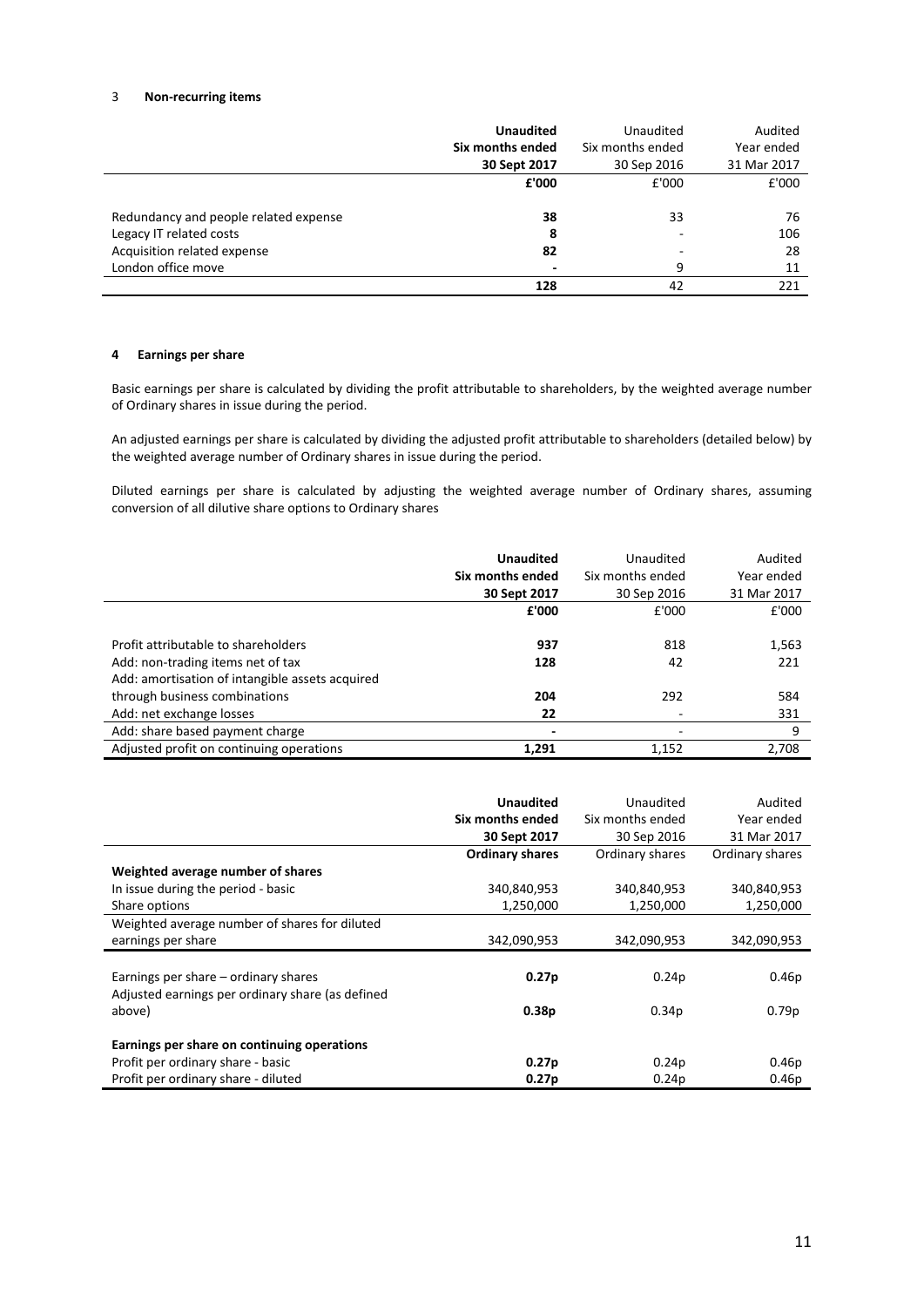## **5 Intangible assets**

|                                               | <b>Assets acquired</b><br>through business<br>combinations | <b>Software</b> | <b>Total</b> |
|-----------------------------------------------|------------------------------------------------------------|-----------------|--------------|
|                                               | £'000                                                      | £'000           | £'000        |
| Cost                                          |                                                            |                 |              |
| At 1 April 2016                               | 24,215                                                     | 4,058           | 28,273       |
| Reclassified to property, plant and equipment |                                                            | (79)            | (79)         |
| Additions - externally purchased              |                                                            | 39              | 39           |
| Additions -internally generated               |                                                            | 372             | 372          |
| <b>Disposals</b>                              |                                                            | (1,954)         | (1,954)      |
| At 1 April 2017                               | 24,215                                                     | 2,436           | 26,651       |
| Additions -internally generated               |                                                            | 167             | 167          |
| At 30 September 2017                          | 24,215                                                     | 2,603           | 26,818       |
|                                               |                                                            |                 |              |
| <b>Amortisation</b>                           |                                                            |                 |              |
| At 1 April 2016                               | 16,367                                                     | 2,646           | 19,013       |
| Reclassified to property, plant and equipment |                                                            | (71)            | (71)         |
| Charged in year                               | 584                                                        | 368             | 952          |
| At 1 April 2017                               | 16,951                                                     | 989             | 17,940       |
| Charged in period                             | 204                                                        | 217             | 421          |
| At 30 September 2017                          | 17,155                                                     | 1,206           | 18,361       |
|                                               |                                                            |                 |              |
| <b>Net Book Value</b>                         |                                                            |                 |              |
| At 1 April 2016                               | 7,848                                                      | 1,412           | 9,260        |
| At 1 April 2017                               | 7,264                                                      | 1,447           | 8,711        |
|                                               |                                                            |                 |              |
| At 30 September 2017                          | 7,060                                                      | 1,397           | 8,457        |

## **6 Property, plant and equipment**

|                                     | Leasehold<br>improvements | <b>Equipment and</b><br>fixtures and | <b>Total</b> |
|-------------------------------------|---------------------------|--------------------------------------|--------------|
|                                     | £'000                     | fittings<br>£'000                    | f'000        |
|                                     |                           |                                      |              |
| Cost                                |                           |                                      |              |
| At 1 April 2016                     | 642                       | 615                                  | 1,257        |
| Reclassified from intangible assets |                           | 79                                   | 79           |
| <b>Additions</b>                    | 1,709                     | 821                                  | 2,530        |
| <b>Disposals</b>                    | (623)                     | (425)                                | (1,048)      |
| At 1 April 2017                     | 1,728                     | 1,090                                | 2,818        |
| Rebate of bought forward assets     | (23)                      |                                      | (23)         |
| Additions                           |                           | 32                                   | 32           |
| At 30 September 2017                | 1,705                     | 1,122                                | 2,827        |
|                                     |                           |                                      |              |
| Depreciation                        |                           |                                      |              |
| At 1 April 2016                     | 542                       | 529                                  | 1,071        |
| Reclassified from intangible assets | 27                        | 44                                   | 71           |
| Charged in year                     | 160                       | 141                                  | 301          |
| <b>Disposals</b>                    | (623)                     | (425)                                | (1,048)      |
| At 1 April 2017                     | 106                       | 289                                  | 395          |
| Charged in period                   | 83                        | 95                                   | 178          |
| At 30 September 2017                | 189                       | 384                                  | 574          |
|                                     |                           |                                      |              |
| <b>Net Book Value</b>               |                           |                                      |              |
| At 1 April 2016                     | 100                       | 86                                   | 186          |
|                                     |                           |                                      |              |
| At 1 April 2017                     | 1,622                     | 801                                  | 2,423        |
|                                     |                           |                                      |              |
| At 30 September 2017                | 1,516                     | 738                                  | 2,254        |